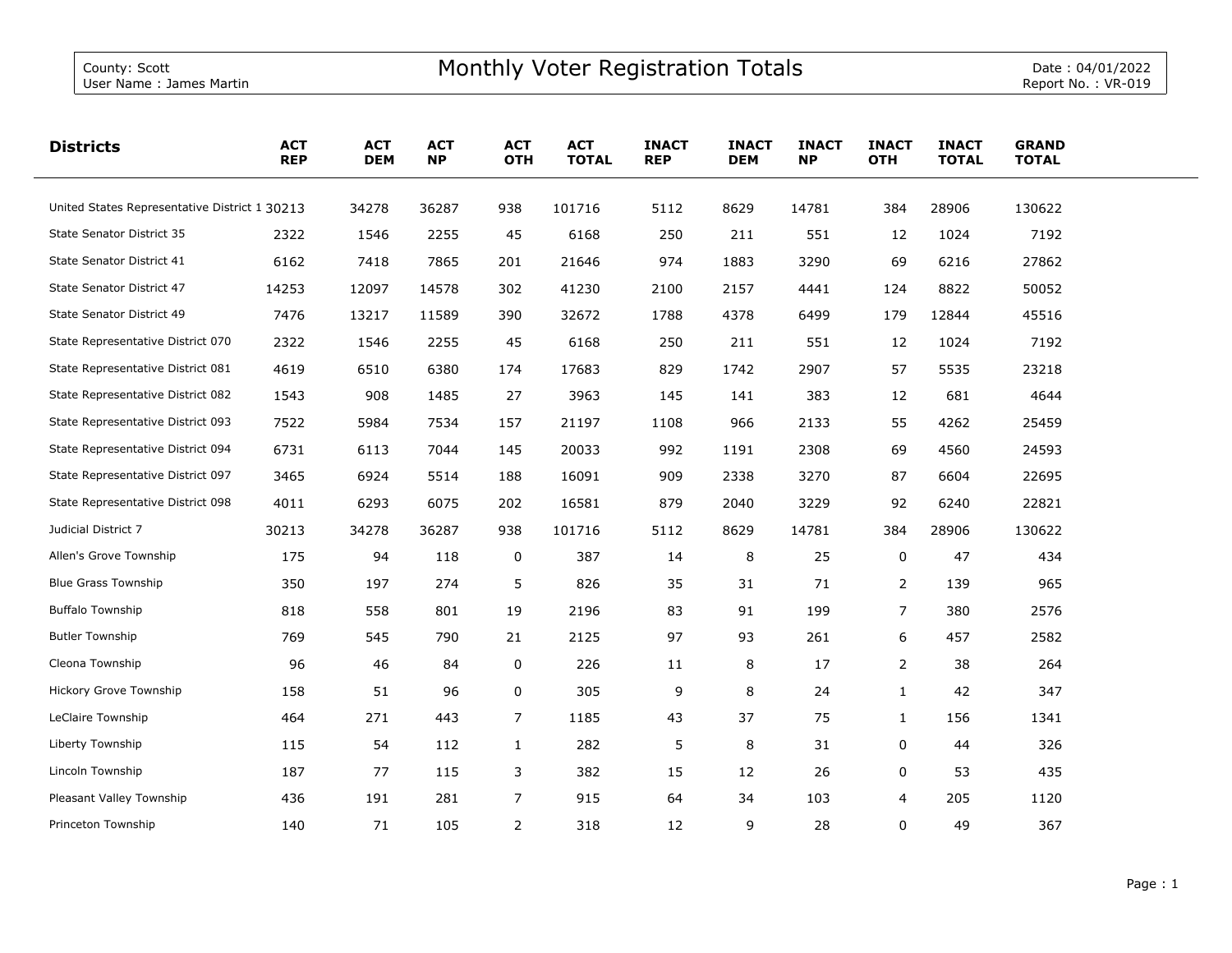| <b>Districts</b>  | <b>ACT</b><br><b>REP</b> | <b>ACT</b><br><b>DEM</b> | <b>ACT</b><br><b>NP</b> | <b>ACT</b><br><b>OTH</b> | <b>ACT</b><br><b>TOTAL</b> | <b>INACT</b><br><b>REP</b> | <b>INACT</b><br><b>DEM</b> | <b>INACT</b><br><b>NP</b> | <b>INACT</b><br><b>OTH</b> | <b>INACT</b><br><b>TOTAL</b> | <b>GRAND</b><br><b>TOTAL</b> |  |
|-------------------|--------------------------|--------------------------|-------------------------|--------------------------|----------------------------|----------------------------|----------------------------|---------------------------|----------------------------|------------------------------|------------------------------|--|
| Sheridan Township | 140                      | 64                       | 119                     | $\mathbf{1}$             | 324                        | 10                         | 25                         | 30                        | $\mathbf{1}$               | 66                           | 390                          |  |
| Winfield Township | 252                      | 132                      | 221                     | 3                        | 608                        | $\overline{7}$             | 15                         | 36                        | $\overline{2}$             | 60                           | 668                          |  |
| Bettendorf Ward 1 | 1446                     | 1682                     | 1657                    | 42                       | 4827                       | 245                        | 322                        | 637                       | 15                         | 1219                         | 6046                         |  |
| Bettendorf Ward 2 | 1393                     | 1556                     | 1715                    | 34                       | 4698                       | 245                        | 320                        | 672                       | 26                         | 1263                         | 5961                         |  |
| Bettendorf Ward 3 | 1592                     | 1580                     | 1703                    | 38                       | 4913                       | 280                        | 313                        | 634                       | 24                         | 1251                         | 6164                         |  |
| Bettendorf Ward 4 | 1983                     | 1581                     | 1997                    | 36                       | 5597                       | 359                        | 285                        | 597                       | 15                         | 1256                         | 6853                         |  |
| Bettendorf Ward 5 | 1958                     | 1307                     | 1850                    | 31                       | 5146                       | 246                        | 166                        | 386                       | $\overline{4}$             | 802                          | 5948                         |  |
| Davenport Ward 1  | 1660                     | 2562                     | 2508                    | 71                       | 6801                       | 323                        | 709                        | 1246                      | 33                         | 2311                         | 9112                         |  |
| Davenport Ward 2  | 1652                     | 2356                     | 2339                    | 77                       | 6424                       | 341                        | 708                        | 1223                      | 26                         | 2298                         | 8722                         |  |
| Davenport Ward 3  | 814                      | 2406                     | 1798                    | 86                       | 5104                       | 349                        | 1263                       | 1560                      | 43                         | 3215                         | 8319                         |  |
| Davenport Ward 4  | 1383                     | 2416                     | 2139                    | 78                       | 6016                       | 332                        | 775                        | 1266                      | 36                         | 2409                         | 8425                         |  |
| Davenport Ward 5  | 1439                     | 3114                     | 2337                    | 78                       | 6968                       | 297                        | 925                        | 1275                      | 38                         | 2535                         | 9503                         |  |
| Davenport Ward 6  | 2771                     | 2791                     | 2624                    | 56                       | 8242                       | 462                        | 557                        | 892                       | 22                         | 1933                         | 10175                        |  |
| Davenport Ward 7  | 1697                     | 2734                     | 2543                    | 73                       | 7047                       | 360                        | 752                        | 1085                      | 23                         | 2220                         | 9267                         |  |
| Davenport Ward 8  | 1861                     | 2596                     | 2659                    | 65                       | 7181                       | 321                        | 710                        | 1166                      | 23                         | 2220                         | 9401                         |  |
| Bettendorf        | 8329                     | 7653                     | 8847                    | 181                      | 25010                      | 1286                       | 1328                       | 2788                      | 83                         | 5485                         | 30495                        |  |
| <b>Blue Grass</b> | 359                      | 280                      | 406                     | 10                       | 1055                       | 45                         | 28                         | 110                       | $\overline{2}$             | 185                          | 1240                         |  |
| Buffalo           | 192                      | 202                      | 314                     | 5                        | 713                        | 38                         | 40                         | 94                        | 3                          | 175                          | 888                          |  |
| Davenport         | 13320                    | 21028                    | 19022                   | 584                      | 53954                      | 2874                       | 6477                       | 9851                      | 245                        | 19447                        | 73401                        |  |
| Dixon             | 36                       | 27                       | 56                      | 4                        | 123                        | 6                          | 10                         | 12                        | $\mathbf{1}$               | 29                           | 152                          |  |
| Donahue           | 74                       | 59                       | 72                      | $\mathbf{1}$             | 206                        | 5                          | 6                          | 17                        | 0                          | 28                           | 234                          |  |
| Durant            | 18                       | 18                       | 16                      | $\mathbf{1}$             | 53                         | $\mathbf{1}$               | $\overline{2}$             | 10                        | 0                          | 13                           | 66                           |  |
| Eldridge          | 1616                     | 1113                     | 1682                    | 29                       | 4440                       | 163                        | 123                        | 371                       | 8                          | 665                          | 5105                         |  |
| LeClaire          | 1109                     | 810                      | 1194                    | 34                       | 3147                       | 159                        | 132                        | 331                       | 9                          | 631                          | 3778                         |  |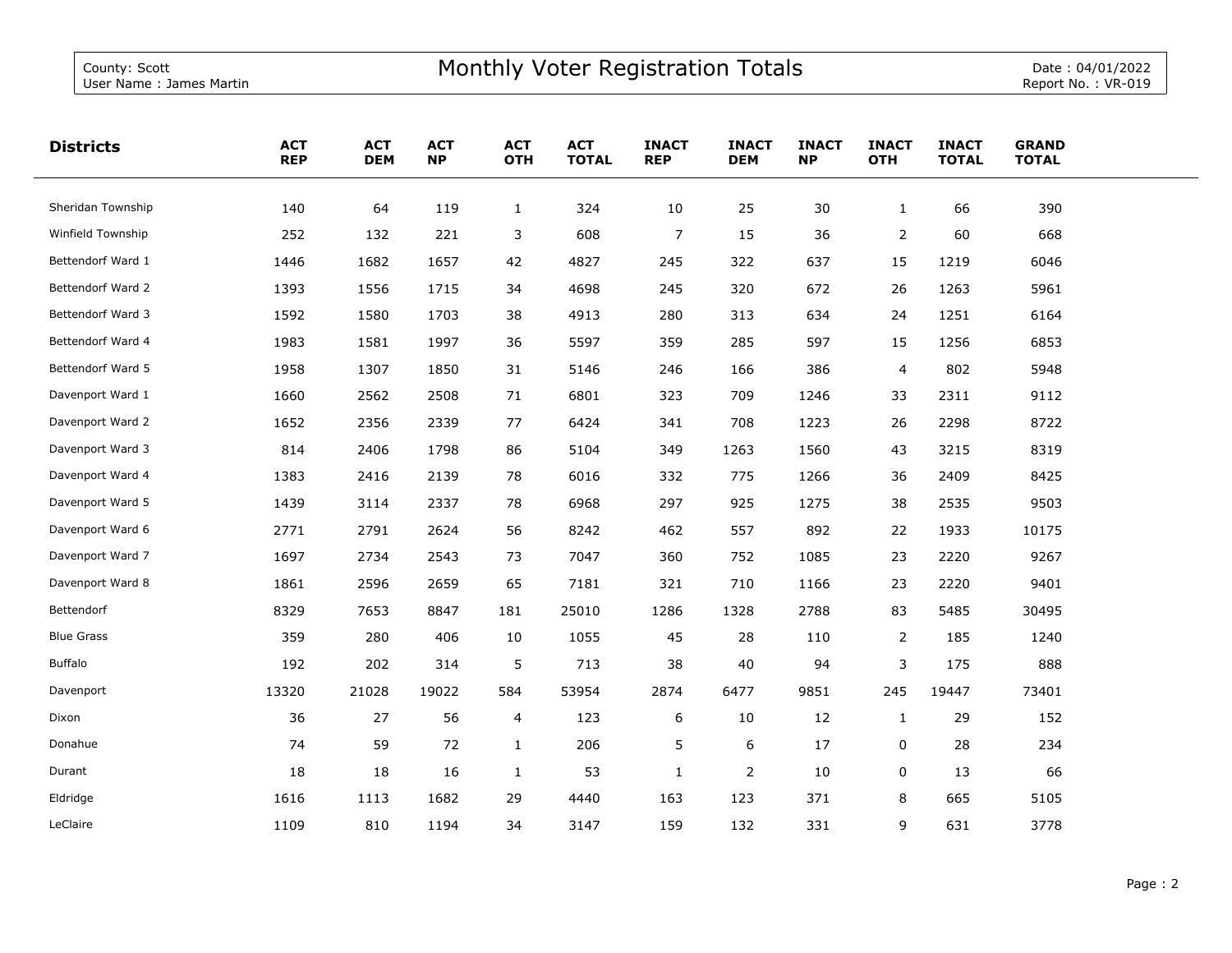| <b>Districts</b>                            | <b>ACT</b><br><b>REP</b> | <b>ACT</b><br><b>DEM</b> | <b>ACT</b><br><b>NP</b> | <b>ACT</b><br><b>OTH</b> | <b>ACT</b><br><b>TOTAL</b> | <b>INACT</b><br><b>REP</b> | <b>INACT</b><br><b>DEM</b> | <b>INACT</b><br><b>NP</b> | <b>INACT</b><br><b>OTH</b> | <b>INACT</b><br><b>TOTAL</b> | <b>GRAND</b><br><b>TOTAL</b> |  |
|---------------------------------------------|--------------------------|--------------------------|-------------------------|--------------------------|----------------------------|----------------------------|----------------------------|---------------------------|----------------------------|------------------------------|------------------------------|--|
| Long Grove                                  | 202                      | 164                      | 240                     | $\overline{2}$           | 608                        | 34                         | 8                          | 52                        | $\mathbf{1}$               | 95                           | 703                          |  |
| Maysville                                   | 44                       | 26                       | 37                      | 0                        | 107                        | 3                          | $\mathbf{1}$               | 13                        | 0                          | 17                           | 124                          |  |
| McCausland                                  | 85                       | 42                       | 78                      | 5                        | 210                        | 10                         | $\overline{7}$             | 18                        | $\mathbf{1}$               | 36                           | 246                          |  |
| New Liberty                                 | 25                       | 20                       | 35                      | $\mathbf{1}$             | 81                         | 2                          | 3                          | 4                         | $\mathbf{1}$               | 10                           | 91                           |  |
| Panorama Park                               | 29                       | 21                       | 34                      | 2                        | 86                         | 2                          | 2                          | 16                        | 0                          | 20                           | 106                          |  |
| Princeton                                   | 198                      | 186                      | 222                     | 4                        | 610                        | 37                         | 29                         | 49                        | $\mathbf{1}$               | 116                          | 726                          |  |
| Riverdale                                   | 123                      | 80                       | 93                      | 1                        | 297                        | 13                         | 11                         | 24                        | 0                          | 48                           | 345                          |  |
| Walcott                                     | 354                      | 198                      | 380                     | 5                        | 937                        | 29                         | 43                         | 95                        | 3                          | 170                          | 1107                         |  |
| Eastern Iowa Community College Directo 3223 |                          | 6124                     | 5406                    | 202                      | 14955                      | 839                        | 2290                       | 3433                      | 92                         | 6654                         | 21609                        |  |
| Eastern Iowa Community College Directo4872  |                          | 6941                     | 6830                    | 176                      | 18819                      | 921                        | 1936                       | 3032                      | 65                         | 5954                         | 24773                        |  |
| Eastern Iowa Community College Directo4648  |                          | 7219                     | 5983                    | 182                      | 18032                      | 1007                       | 1961                       | 2965                      | 79                         | 6012                         | 24044                        |  |
| Eastern Iowa Community College Directo7804  |                          | 6647                     | 7900                    | 161                      | 22512                      | 1207                       | 1125                       | 2489                      | 74                         | 4895                         | 27407                        |  |
| Eastern Iowa Community College Directo 3317 |                          | 2073                     | 3279                    | 48                       | 8717                       | 302                        | 273                        | 741                       | 20                         | 1336                         | 10053                        |  |
| Eastern Iowa Community College Directo 3527 |                          | 2315                     | 3436                    | 72                       | 9350                       | 413                        | 338                        | 785                       | 16                         | 1552                         | 10902                        |  |
| Eastern Iowa Community College Directop822  |                          | 2959                     | 3453                    | 97                       | 9331                       | 423                        | 706                        | 1336                      | 38                         | 2503                         | 11834                        |  |
| Eastern Iowa Community College District0213 |                          | 34278                    | 36287                   | 938                      | 101716                     | 5112                       | 8629                       | 14781                     | 384                        | 28906                        | 130622                       |  |
| Calamus Wheatland School Director 2         | 38                       | 28                       | 44                      | $\mathbf{1}$             | 111                        | 0                          | 4                          | 13                        | $\pmb{0}$                  | 17                           | 128                          |  |
| Pleasant Valley School Director 1           | 1053                     | 593                      | 923                     | 19                       | 2588                       | 127                        | 92                         | 222                       | $\overline{7}$             | 448                          | 3036                         |  |
| Pleasant Valley School Director 2           | 701                      | 557                      | 827                     | 24                       | 2109                       | 95                         | 87                         | 218                       | 5                          | 405                          | 2514                         |  |
| Pleasant Valley School Director 3           | 1397                     | 772                      | 1232                    | 26                       | 3427                       | 184                        | 98                         | 225                       | 4                          | 511                          | 3938                         |  |
| Pleasant Valley School Director 4           | 934                      | 672                      | 801                     | 17                       | 2424                       | 140                        | 89                         | 238                       | $\overline{2}$             | 469                          | 2893                         |  |
| Pleasant Valley School Director 5           | 634                      | 577                      | 605                     | 11                       | 1827                       | 86                         | 72                         | 159                       | 6                          | 323                          | 2150                         |  |
| Pleasant Valley School Director 6           | 513                      | 592                      | 615                     | 16                       | 1736                       | 96                         | 136                        | 261                       | $\overline{7}$             | 500                          | 2236                         |  |
| Pleasant Valley School Director 7           | 1245                     | 995                      | 1286                    | 19                       | 3545                       | 145                        | 146                        | 316                       | 9                          | 616                          | 4161                         |  |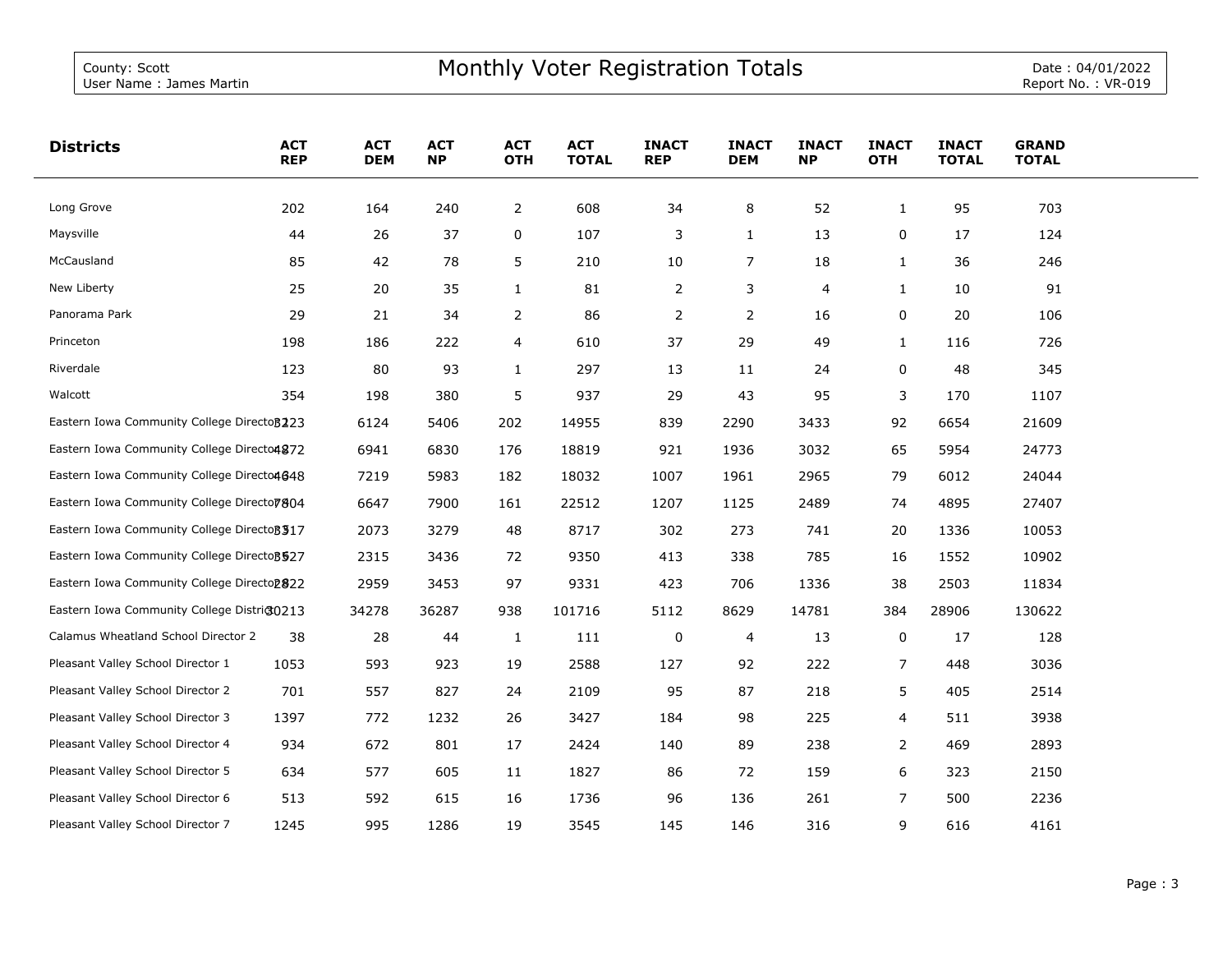| <b>Districts</b>                         | <b>ACT</b><br><b>REP</b> | <b>ACT</b><br><b>DEM</b> | <b>ACT</b><br><b>NP</b> | <b>ACT</b><br><b>OTH</b> | <b>ACT</b><br><b>TOTAL</b> | <b>INACT</b><br><b>REP</b> | <b>INACT</b><br><b>DEM</b> | <b>INACT</b><br><b>NP</b> | <b>INACT</b><br><b>OTH</b> | <b>INACT</b><br><b>TOTAL</b> | <b>GRAND</b><br><b>TOTAL</b> |
|------------------------------------------|--------------------------|--------------------------|-------------------------|--------------------------|----------------------------|----------------------------|----------------------------|---------------------------|----------------------------|------------------------------|------------------------------|
| <b>Bennett School District</b>           | 94                       | 49                       | 98                      |                          | 242                        |                            | 8                          | 22                        |                            | 38                           | 280                          |
| Bettendorf                               | 4833                     | 4790                     | 5202                    | 105                      | 14930                      | 793                        | 888                        | 1830                      | 57                         | 3568                         | 18498                        |
| <b>Calamus Wheatland School District</b> | 41                       | 30                       | 49                      |                          | 121                        | 0                          | $\overline{4}$             | 13                        | 0                          | 17                           | 138                          |
| Davenport                                | 14638                    | 21955                    | 20632                   | 623                      | 57848                      | 3005                       | 6650                       | 10296                     | 262                        | 20213                        | 78061                        |
| Durant School District                   | 100                      | 54                       | 93                      |                          | 248                        | 12                         |                            | 26                        | 2                          | 47                           | 295                          |
| North Scott                              | 4030                     | 2642                     | 3924                    | 75                       | 10671                      | 422                        | 352                        | 955                       | 22                         | 1751                         | 12422                        |
| Pleasant Valley                          | 6477                     | 4758                     | 6289                    | 132                      | 17656                      | 873                        | 720                        | 1639                      | 40                         | 3272                         | 20928                        |
| Parkview Sanitary District               | 515                      | 419                      | 563                     | 16                       | 1513                       | 73                         | 76                         | 210                       | 5                          | 364                          | 1877                         |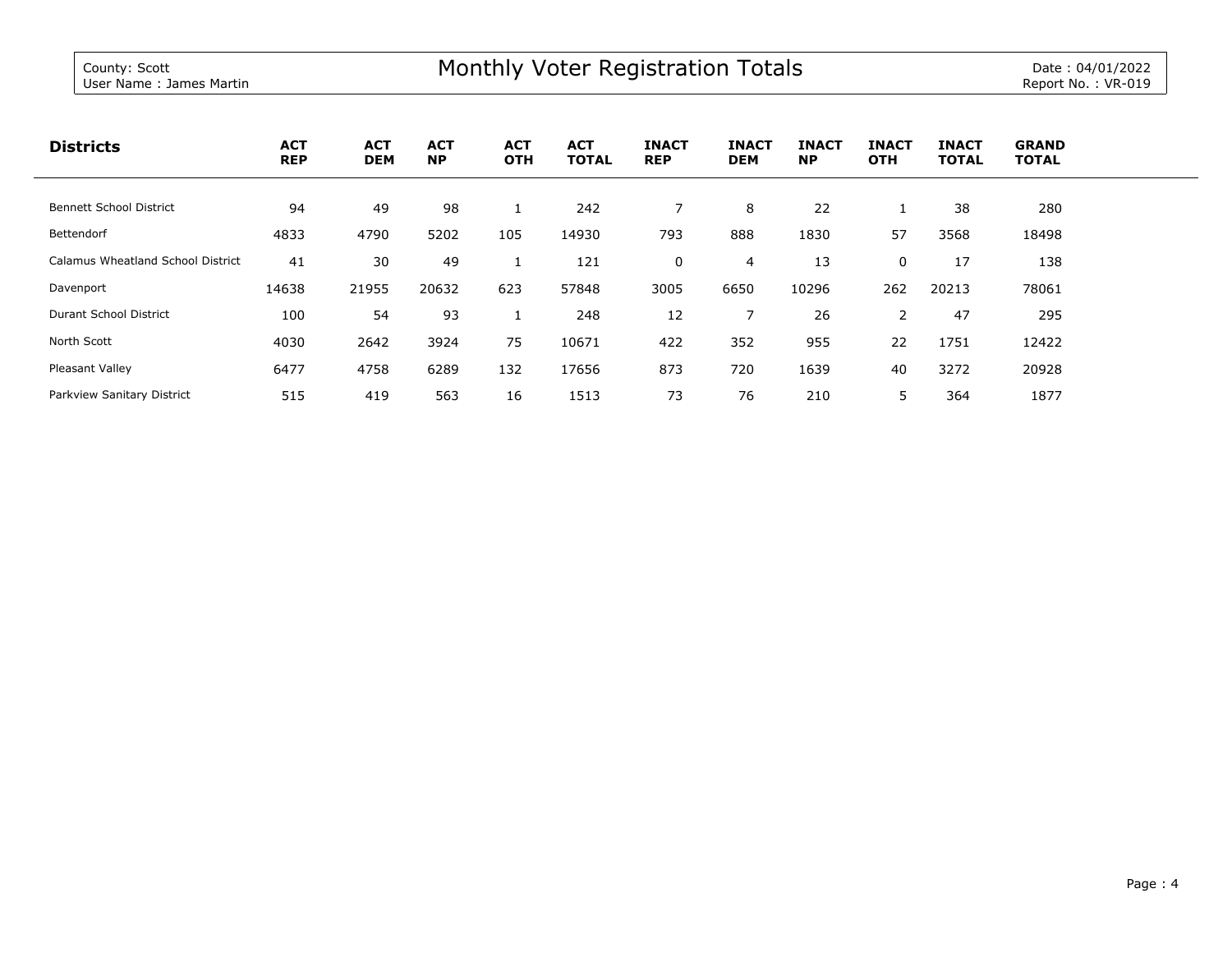| County: Scott<br>User Name: James Martin | Date: 04/01/2022<br>Report No.: DP-007 |               |                          |           |              |         |
|------------------------------------------|----------------------------------------|---------------|--------------------------|-----------|--------------|---------|
|                                          |                                        | Precinct: All | Status : Active Inactive |           |              |         |
|                                          | <b>TOTAL</b>                           | <b>DEM</b>    | <b>REP</b>               | <b>NP</b> | <b>OTH</b>   |         |
| Allens Grove Twp                         | 668                                    | 167           | 268                      | 232       | $\mathbf{1}$ |         |
| Bettendorf City B11                      | 2720                                   | 914           | 814                      | 963       | 29           |         |
| Bettendorf City B12                      | 2586                                   | 834           | 695                      | 1033      | 24           |         |
| Bettendorf City B13                      | 740                                    | 256           | 182                      | 298       | 4            |         |
| Bettendorf City B21                      | 2565                                   | 832           | 660                      | 1045      | 28           |         |
| Bettendorf City B22                      | 2623                                   | 751           | 797                      | 1047      | 28           |         |
| Bettendorf City B23                      | 773                                    | 293           | 181                      | 295       | 4            |         |
| Bettendorf City B31                      | 1843                                   | 602           | 550                      | 663       | 28           |         |
| Bettendorf City B32                      | 1871                                   | 534           | 582                      | 742       | 13           |         |
| Bettendorf City B33                      | 2450                                   | 757           | 740                      | 932       | 21           |         |
| Bettendorf City B41                      | 2641                                   | 811           | 821                      | 984       | 25           |         |
| Bettendorf City B42                      | 2758                                   | 689           | 1064                     | 992       | 13           |         |
| Bettendorf City B43                      | 977                                    | 235           | 325                      | 405       | 12           |         |
| Bettendorf City B51                      | 2205                                   | 553           | 810                      | 829       | 13           |         |
| Bettendorf City B52                      | 1717                                   | 406           | 682                      | 620       | 9            |         |
| Bettendorf City B53                      | 2132                                   | 537           | 743                      | 837       | 15           |         |
| <b>Blue Grass</b>                        | 2167                                   | 526           | 776                      | 846       | 19           |         |
| <b>Buffalo City</b>                      | 888                                    | 242           | 230                      | 408       | 8            |         |
| <b>Buffalo Twp</b>                       | 2576                                   | 649           | 901                      | 1000      | 26           |         |
| Davenport City D11                       | 2561                                   | 937           | 582                      | 1017      | 25           |         |
| Davenport City D12                       | 2247                                   | 834           | 441                      | 946       | 26           |         |
| Davenport City D13                       | 2411                                   | 794           | 605                      | 982       | $30\,$       |         |
| Davenport City D14                       | 1931                                   | 716           | 368                      | 824       | 23           |         |
| Davenport City D21                       | 2231                                   | 768           | 493                      | 937       | 33           |         |
| Davenport City D22                       | 2167                                   | 686           | 542                      | 908       | 31           |         |
| I-VOTERS                                 |                                        |               |                          |           |              | Page: 1 |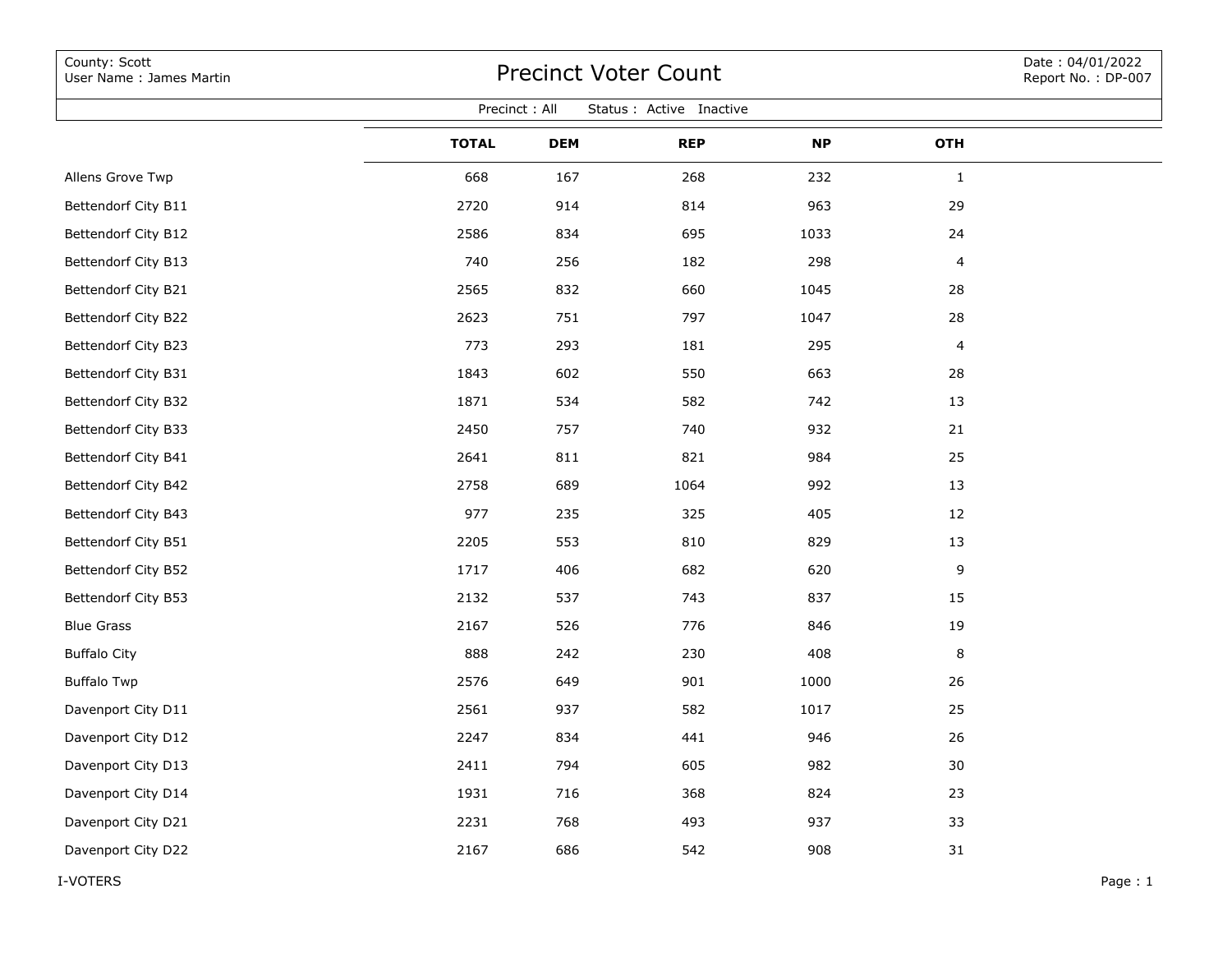| Precinct: All<br>Status : Active Inactive<br><b>TOTAL</b><br><b>OTH</b><br><b>DEM</b><br><b>REP</b><br><b>NP</b><br>889<br>17<br>Davenport City D23<br>2354<br>913<br>535 | Date: 04/01/2022<br>Report No.: DP-007 |
|---------------------------------------------------------------------------------------------------------------------------------------------------------------------------|----------------------------------------|
|                                                                                                                                                                           |                                        |
|                                                                                                                                                                           |                                        |
|                                                                                                                                                                           |                                        |
| 1970<br>423<br>828<br>22<br>Davenport City D24<br>697                                                                                                                     |                                        |
| 2196<br>919<br>40<br>Davenport City D31<br>881<br>356                                                                                                                     |                                        |
| 1672<br>813<br>Davenport City D32<br>233<br>610<br>16                                                                                                                     |                                        |
| 2281<br>952<br>978<br>34<br>Davenport City D33<br>317                                                                                                                     |                                        |
| 2170<br>257<br>851<br>Davenport City D34<br>1023<br>39                                                                                                                    |                                        |
| 2363<br>909<br>Davenport City D41<br>868<br>553<br>33                                                                                                                     |                                        |
| 2215<br>798<br>938<br>30<br>Davenport City D42<br>449                                                                                                                     |                                        |
| 786<br>790<br>Davenport City D43<br>2041<br>437<br>28                                                                                                                     |                                        |
| 2283<br>870<br>981<br>24<br>Davenport City D44<br>408                                                                                                                     |                                        |
| 2305<br>926<br>908<br>27<br>Davenport City D51<br>444                                                                                                                     |                                        |
| 905<br>805<br>26<br>Davenport City D52<br>2042<br>306                                                                                                                     |                                        |
| 2593<br>966<br>34<br>Davenport City D53<br>1049<br>544                                                                                                                    |                                        |
| 933<br>29<br>Davenport City D54<br>2563<br>1159<br>442                                                                                                                    |                                        |
| 2570<br>767<br>846<br>13<br>Davenport City D61<br>944                                                                                                                     |                                        |
| 846<br>912<br>1028<br>24<br>Davenport City D62<br>2810                                                                                                                    |                                        |
| 2789<br>770<br>26<br>Davenport City D63<br>946<br>1047                                                                                                                    |                                        |
| 789<br>607<br>595<br>15<br>Davenport City D64<br>2006                                                                                                                     |                                        |
| 2534<br>945<br>883<br>15<br>Davenport City D71<br>691                                                                                                                     |                                        |
| 966<br>26<br>Davenport City D72<br>2478<br>519<br>967                                                                                                                     |                                        |
| 2313<br>838<br>472<br>973<br>Davenport City D73<br>30                                                                                                                     |                                        |
| 1942<br>737<br>375<br>805<br>Davenport City D74<br>25                                                                                                                     |                                        |
| 931<br>Davenport City D81<br>2145<br>792<br>389<br>33                                                                                                                     |                                        |
| Davenport City D82<br>1897<br>669<br>429<br>783<br>16                                                                                                                     |                                        |
| Davenport City D83<br>2619<br>961<br>1049<br>585<br>24                                                                                                                    |                                        |